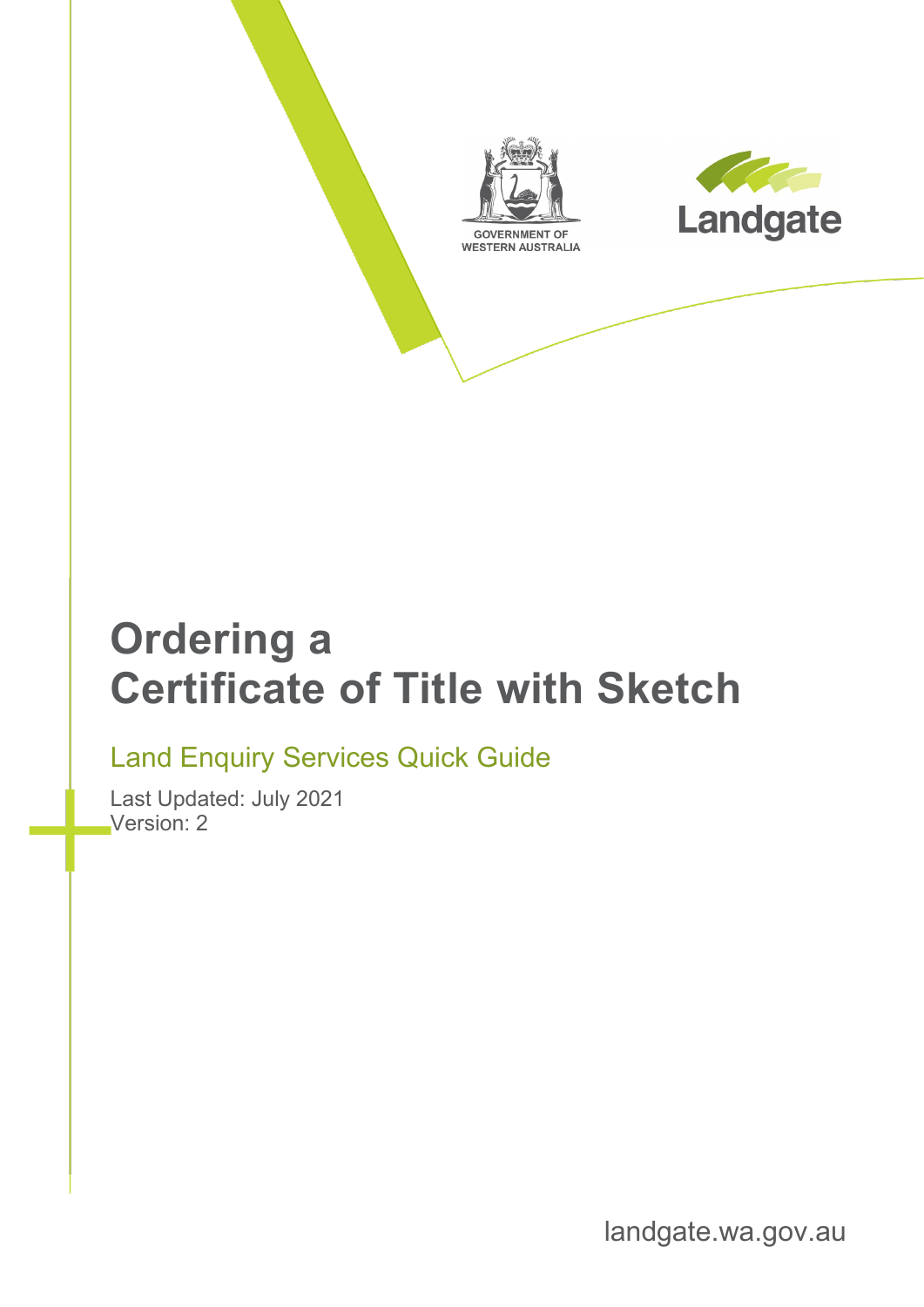# **Ordering a Certificate of Title with Sketch**

Land Enquiry Services has a product available for Billing Account customers called 'Certificate of Title with Sketch'. As the name suggests, it contains a copy of the Certificate of Title and a copy of the Sketch as shown on the superseded paper Certificate of Title. The Sketch Title is always purchased as a bundle with the Certificate of Title in Land Enquiry Services.

Log into Land Enquiry Services, search for the property and add the 'Certificate of Title with Sketch' product to the shopping cart, pay with your credit card or Billing Account, and receive a PDF copy of both titles via email within 30 minutes of successful submission.

You will be able to tell the two products apart as the Sketch Title will have a watermark down the lefthand side stating, 'For Sketch Purposes Only'. It is important to distinguish between the two, as the Sketch contains details such as proprietors or encumbrances that may no longer be current.

## **Searching in Land Enquiry Services**

Log into Land Enquiry Services and select 'Title Information'.



Select the desired enquiry option to search the criteria you have available and then select 'search'.

| <b>Title Information</b>       |                   |                                     |                             |                        |        |
|--------------------------------|-------------------|-------------------------------------|-----------------------------|------------------------|--------|
| <b>Enquiry Options</b>         |                   |                                     |                             |                        |        |
| <b>Address</b>                 | <b>Namo</b>       | <b>Lot on Plan</b>                  | <b>Certificate of Title</b> | <b>Crown Allotment</b> |        |
| <b>Type Ahead</b>              | <b>Structured</b> |                                     |                             |                        |        |
| Enter a property address *     |                   | e.g. 1 MIDLAND Square, MIDLAND 6056 |                             |                        |        |
| <b>Advanced Search Options</b> |                   |                                     |                             |                        | Search |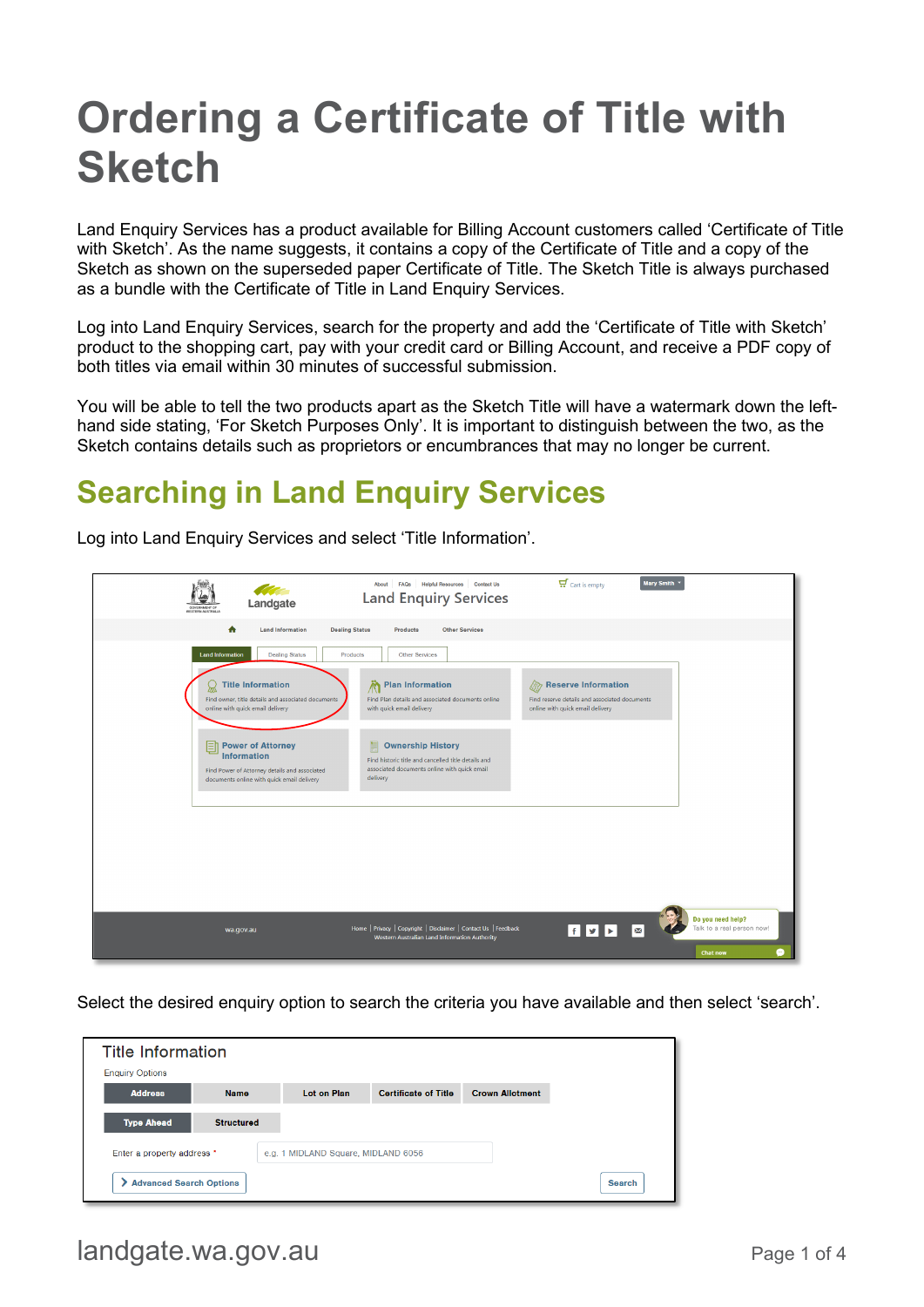### **Adding the Product to Your Cart**

Once the results appear on the screen, you will need to select the property you wish to see more details on. You can click on the result line, including the arrow button.

| <b>Title Information</b><br><b>Enquiry Options</b> |                             |                                |                            |                                |
|----------------------------------------------------|-----------------------------|--------------------------------|----------------------------|--------------------------------|
| <b>Address</b>                                     | Lot on Plan                 | <b>Certificate of Title</b>    | <b>Crown Allotment</b>     |                                |
| <b>Type Ahead</b>                                  | <b>Structured</b>           |                                |                            |                                |
| Enter a property<br>address *                      |                             | 1 MIDLAND Square, MIDLAND 6056 |                            |                                |
| Advanced Search Options                            |                             |                                |                            | Search                         |
| <b>Select Result</b>                               | <b>Certificate of Title</b> |                                | <b>Parcel Identifier</b>   | <b>Address</b>                 |
| →                                                  | LR3096/809                  |                                | Lot 11681 On Diagram 80203 | 1 Midland Square, MIDLAND 6056 |
|                                                    |                             |                                |                            |                                |

Once on the Title Details screen, you will see some information on the left-hand side and a Map Viewer Plus image on the right. Use these details to help confirm you have the correct property.

| <b>Title Details</b><br><b>Plan Details</b> | <b>Reserve Details</b>                            |                       |
|---------------------------------------------|---------------------------------------------------|-----------------------|
| <b>General Details</b>                      |                                                   |                       |
| Certificate of Title                        | LR3096/809                                        |                       |
| Title Type                                  | Certificate of title for a Crown Land             |                       |
| Parcel Identifier                           | Lot 11681 On Diagram 80203<br>SWAN Location 11681 | <b>Morrison</b><br>Rd |
| Address Details                             | 1 Midland Square, MIDLAND 6056                    |                       |

Scroll down the page to see the product tiles available. As your Landgate login is joined to a Billing Account, you will have access to the Certificate of Title with Sketch product if it is available for the property.

Add the 'Certificate of Title with Sketch' product to your shopping cart.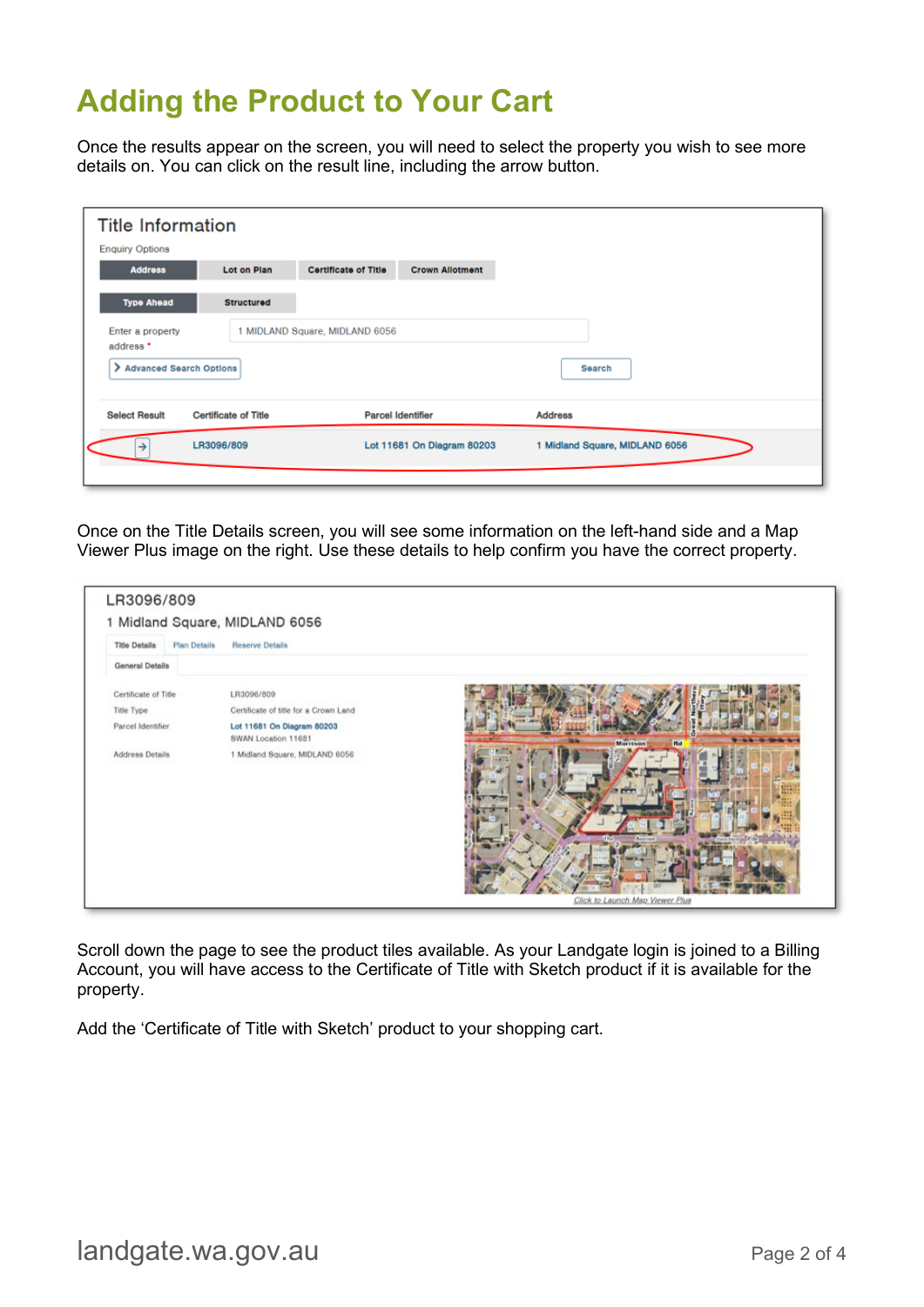| <b>Certificate of Title</b><br>LR3096/809<br><b>View more details</b> | <b>Certificate of Title</b><br>with Sketch<br>LR3096/809<br><b>View more details</b> | <b>Check Search for</b><br>LR3096/809 |  |
|-----------------------------------------------------------------------|--------------------------------------------------------------------------------------|---------------------------------------|--|
|                                                                       |                                                                                      |                                       |  |

If a Sketch Title is available, then the product will add successfully to your cart, and the button will change to say View Cart. You will also notice that the cart at the top of the page is updated with the cost of the Certificate of Title purchase.

If there is no sketch available for the property, you will receive an alert to advise so. If you require a drawing of the property and no sketch is available, then it is recommended that you purchase a copy of the property's plan instead.

### **Completing Your Order**

Click on the cart icon located at the top of the page to view the items you have added to your order. It is easy to identify the product in your cart, as it will state 'Certificate of Title with Sketch' as the product name next to the volume and folio number.

| FEB<br><b>Product Details</b>                                                 | A<br><b>Review Cart</b> | Your Details | B<br>Confirm Order | li,<br>Receipt    | 7<br>Help    |
|-------------------------------------------------------------------------------|-------------------------|--------------|--------------------|-------------------|--------------|
| <b>Review Your Shopping Cart</b>                                              |                         |              |                    |                   |              |
|                                                                               |                         |              |                    |                   |              |
| <b>Product Name</b>                                                           |                         | Reference    | <b>Delivery</b>    | <b>Unit Price</b> | Price        |
| Certificate of Title with Sketch LR3096/809<br>1 Midland Square, MIDLAND 6056 |                         |              | Email              | \$27.20           | Ħ<br>\$27.20 |

Select Next, enter your payment details and ensure they are correct before proceeding to the confirmation screen.

Read the confirmation screen carefully to ensure your cart contains all the correct items, then confirm and submit your order.

Once Landgate has successfully received payment, you will be provided with the request number and confirmation of the email address the product will be sent to.